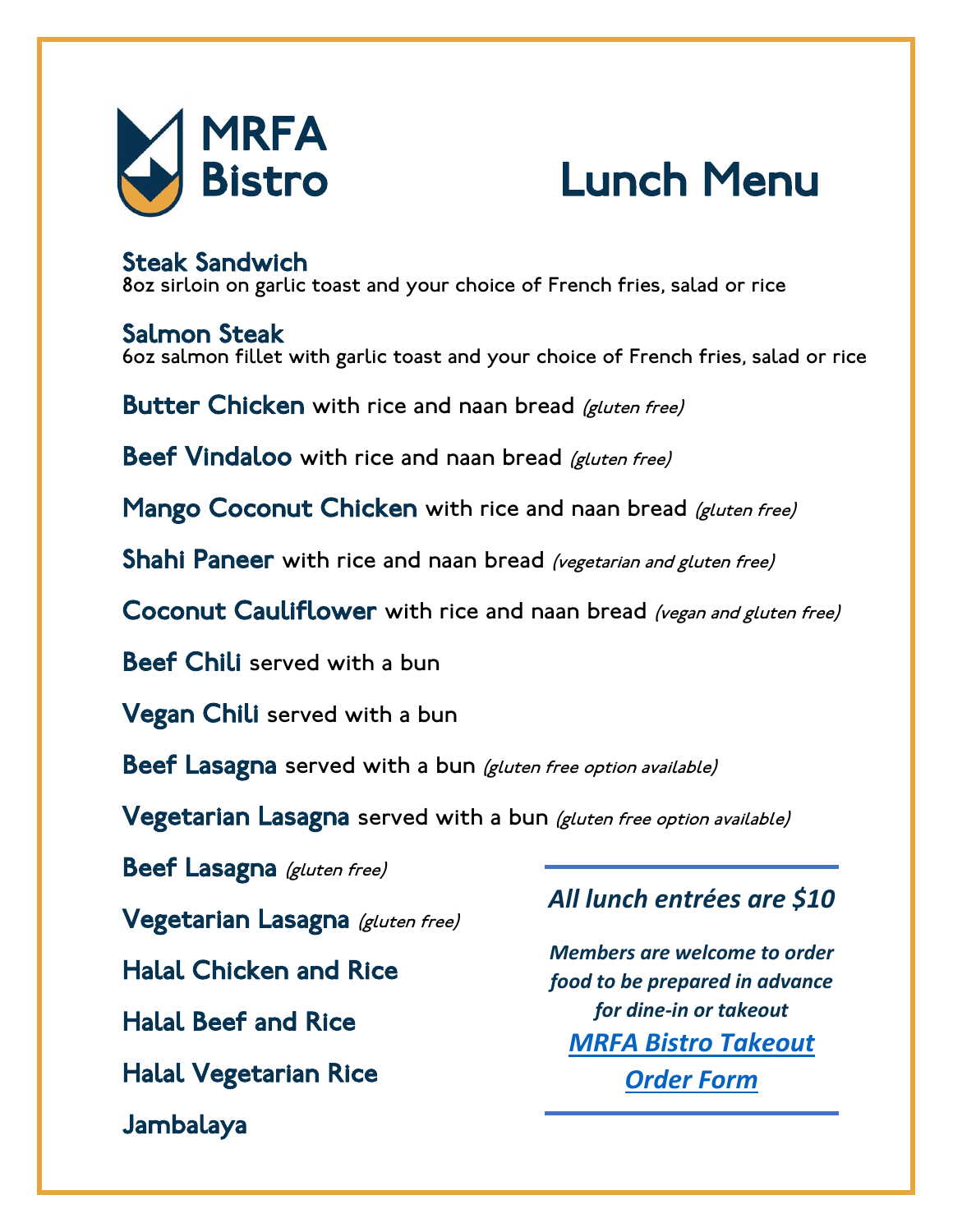

Beef Barley Beef Stew Borscht Broccoli and Cheddar Chicken and Wild Rice Chicken Noodle Clam Chowder Ham and Pea

Italian Meatball Stew Italian Wedding Minestrone Thai Chicken Tuscan Tomato Vegetable Medley Wild Mushroom

### Sandwiches\*

| Italian Panini<br><b>Cheese, and Mustard</b>                        | \$8,00<br>Italian Bun, Genoa Salami, Capicola, Mortadella, Prosciutto, Mozzarella |
|---------------------------------------------------------------------|-----------------------------------------------------------------------------------|
| <b>Smoked Turkey</b><br>Smoked Turkey, Mayo, Lettuce, and Cheese    | \$5.00                                                                            |
| <b>Egg Salad</b><br>Hard boiled egg, green onion, mayo, and mustard | \$5,00                                                                            |
| <b>Roast Beef</b><br>Roast Beef, Lettuce, Mayo, Mustard, and Cheese | \$5.00                                                                            |
| <b>Tuna Salad</b>                                                   | \$5,00                                                                            |
| Tuna, Lettuce, Mayo, and Green Onion                                |                                                                                   |

\*Gluten Free bread is available on request.

Sandwiches come on brown, white, or whole grain bread.

Options are available on request.